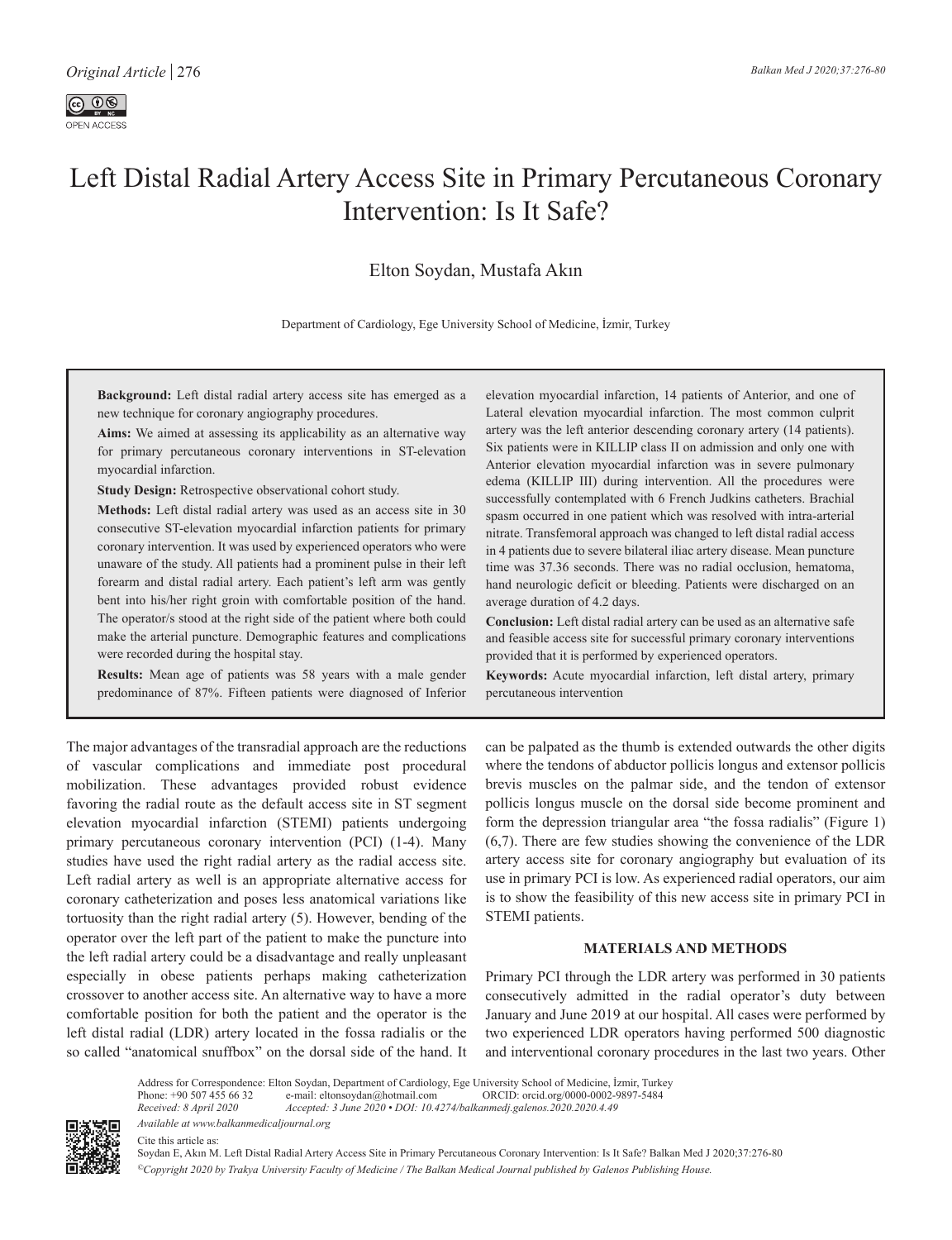STEMI patients intervened through the femoral approach were not included in the study. Non-STEMI and or unstable angina pectoris patients admitted during this period were excluded. Our study was retrospectively designed in order to get a transparent evaluation in this access site for this special group of patients. All the past relevant data were thoroughly collected from each patient's electronic recordings. The study got approval by the Local Ethics Committee (protocol no: 19-11.1T/51). All patients had a palpable pulse over their left anatomic snuffbox 'fossa radialis'. After informed consent, patients were immediately transferred to angiography laboratory for primary PCI. Their left hand was bent over the abdomen near to their right groin and the thumb taken underneath the other four fingers to make the fossa radialis more prominent. The operator stood at the right side of the patient and after disinfection with povidine iodine the patient's body was covered with sterile clothes with an opening area over the LDR access site (Figure 2). In order to better feel the pulse, local anesthetic with 2 mL of 2% Prilocaine was administered over the AS area after successful puncture with 21 Gauge open needle. Successful puncture was followed by an insertion of 0.018 inch straight guidewire. Then a 6 French radial hydrophilic sheath (Prelude Ease, Merit Medical) was introduced into the LDR artery and a cocktail of 2500 units of unfractionated heparin, 100 mcg of nitrate and 10 mL of saline was administered to all patients to prevent radial spasm. The total required dose of heparin was adjusted intravenously according to patient's body weight. Six French Judkins catheters were used for all patients with the left guiding catheters having a 3.5 cm of curvature to easily engage into the left main coronary ostium. All catheters were firstly flushed and wiped with wet gauze to facilitate advancement through the upper stream arteries. They were then advanced by a 0.35 inch J tipped wire assistance. Right or left Judkins catheter exchange was achieved by the 0.35 Inch J tipped wire in order to prevent any vessel harm. At procedure termination, the radial sheath was pulled out and early hemostasis was obtained by compression with the



**FIG. 1.** The left anatomical snuffbox (triangular area depicted by black arrow) surrounded on the palmar side by the tendons of abductor pollicis longus and extensor pollicis brevis muscles, and on the dorsal side by the tendon of extensor pollicis longus muscle.

thumb of the assistant for approximately 15 minutes then a slightly compressive bandage with gauze was applied over the access site for one day. The left radial artery pulse at the forearm and at AS were checked by palpation after the procedure and during hospitalization.

#### **Statistical analysis**

All the data were analyzed in the SPSS 25 program where continuous and categorical variables were shown as mean  $\pm$ standard deviation and frequency with proportion respectively.

## **RESULTS**

Demographic and procedural features are depicted in Table 1 and Table 2 respectively. There was a young population with a mean age of 58 years and male gender predominance of 87%. All patients had a bounded pulse in their AS area palpated by experienced operators. The most common risk factors were hypertension and smoking. Twenty-two patients were diagnosed with newly onset coronary artery disease despite the other 8 having a chronic history of coronary events. Fifteen patients were diagnosed with inferior STEMI with the right coronary artery being the most intervened (11 patients) followed by the left circumflex artery (2 patients). After a successful stent implantation, one of the Inferior STEMI patients



**FIG. 2.** Primary coronary intervention in a patient with Inferior ST segment elevation myocardial infarction. Operator standing at the right of the patient far from the radiation beam.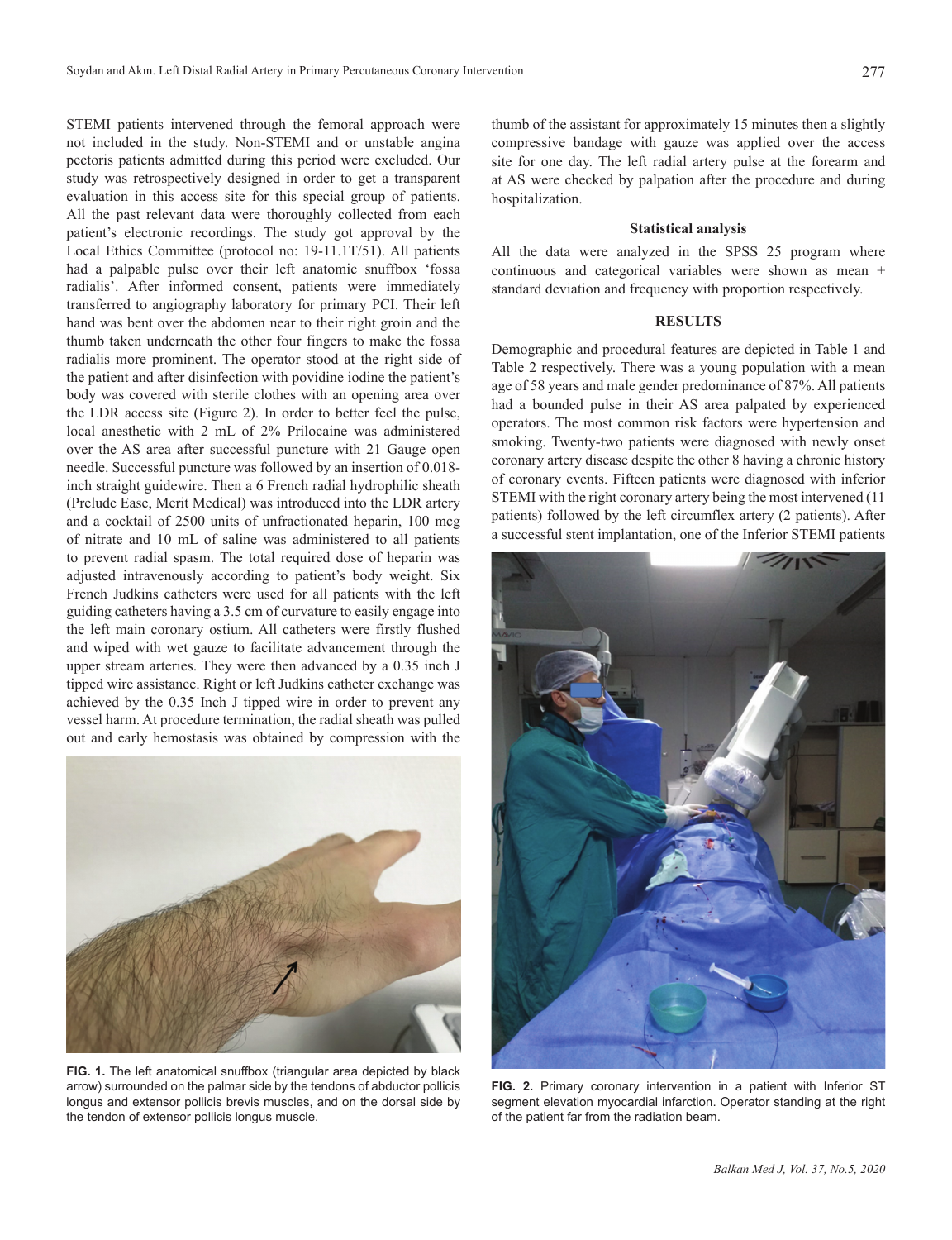278

**TABLE 1.** Demographic features of study population (n=30)

| Demographic parameters | $Mean \pm SD$<br>$(min-max)$        |
|------------------------|-------------------------------------|
| Age                    | $58 + 9.04$<br>$(38-74)$            |
| Length (cm)            | $171.8 \pm 5.6$<br>$(160-180)$      |
| Weight (kg)            | $83.13 \pm 6.69$<br>$(70-100)$      |
| Body mass index        | $28.17 \pm 2.91$<br>$(21.6 - 36.2)$ |
| Hospital stay (days)   | $4.2 \pm 1.62$<br>$(2-10)$          |
| LVEF $(\% )$           | $42.1 \pm 7.1$<br>$(30-60)$         |
| $n=30(%)$              |                                     |
| Male                   | 26 (87%)                            |
| Female                 | 4(13%)                              |
| <b>DM</b>              | $17(47.8\%)$                        |
| <b>HT</b>              | 23 (73.9%)                          |
| Smoking                | 25 (78.3%)                          |
| New onset CAD          | 22 (73.9%)                          |
| Chronic CAD            | $8(26.1\%)$                         |
| PAD                    | $7(30.4\%)$                         |

CAD: coronary artery disease; cm: centimeters, DM: diabetes mellitus, HT: hypertension, kg: kilogram, LVEF: left ventricle ejection fraction, min: minimal, max: maximal, n: number of patients, PAD: peripheral atery disease, SD: standard deviation

experienced spasm in the brachial artery region during pulling out of the catheter. This was resolved by intra-arterial 100 mcg of nitrate. The last 2 patients with Inferior STEMI diagnosis had multivessel disease with extensive thrombotic lesions in their partially opened right coronary artery. Abciximab infusion provided a satisfactory hemodynamic status with resolution of chest pain and ST segment elevation that no further control angiography was required and thus referring them for elective coronary bypass surgery. Fourteen patients had anterior STEMI and the last one had an ST segment elevation in the lateral derivations where a dominant occluded first diagonal artery was successfully intervened. Six patients (5 - anterior; 1 - inferior) had acute heart failure on presentation and were classified as KILLIP class II with rales <50% of lungs. One patient with Anterior STEMI had frank pulmonary edema (KILLIP III: broad fine rales in >50% of lungs area) on admission and was successfully intervened with direct stent procedure on the left anterior descending coronary artery. Interestingly, 7 patients had peripheral artery disease, 4 of whom diagnosed with inferior STEMI had an immediate crossover access site from the right femoral artery to the LDR access because of bilateral severe iliac artery disease with right side total occlusion. Twenty-eight patients had successful primary coronary intervention (93.3%), 6 of whom had a direct stenting procedure. All implanted stents were Zotarolimus drug eluting stents. There was no stent thrombosis and the thrombolysis in myocardial infarction flow was totally restored in the culprit coronary artery. One patient with anterior STEMI

| <b>TABLE 2.</b> Procedural features of study population |                              |
|---------------------------------------------------------|------------------------------|
| Procedural features                                     | $n=30$ (%)                   |
| Radial sheath (6 French)                                | 30 (100%)                    |
| Judkins catheters (6 French)                            | 30 (100%)                    |
| Successful left distal radial artery cannulation        | 30 (100%)                    |
| Killip class on admission                               |                              |
| L                                                       | 23 (76.6%)                   |
| П                                                       | $6(20\%)$                    |
| Ш                                                       | $1(3.3\%)$                   |
| IV                                                      | $0(0\%)$                     |
| <b>Acute coronary Syndrome presentation</b>             | $30(100\%)$                  |
| <b>Inferior STEMI</b>                                   | $15(50\%)$                   |
| <b>Anterior STEMI</b>                                   | $14(46\%)$                   |
| Lateral STEMI                                           | 1(4%)                        |
| Angioplasty (balloon $\pm$ stent)                       | 28 (93.3%)                   |
| Left anterior descending coronary artery                | $14(46.6\%)$                 |
| Right coronary artery<br>Left circumflex artery         | 11 $(36.6\%)$                |
| Diagonal 1 artery                                       | $2(6.7\%)$<br>$1(3.4\%)$     |
| Rescue PCI                                              |                              |
|                                                         | $1(3.3\%)$                   |
| Medical treatment only                                  | $2(6.6\%)$                   |
| Crossover from LDR to another access site               | $0(0\%)$                     |
| Crossover from RF to LDR access site                    | 4 (13.3%)                    |
| <b>Numbness</b>                                         | $0(0\%)$                     |
| Left arm movement disability                            | $0(0\%)$                     |
| Brachial spasm/radial occlusion                         | $1(1\%)/0(0\%)$              |
| Direct stent procedure                                  | $6(20\%)$                    |
| Stenting with balloon predilation                       | $18(60\%)$                   |
|                                                         | $Mean \pm SD$<br>$(min-max)$ |
| Hemodynamic parameters on admission                     |                              |
| Sistolic blood pressure (mmHg)                          | $130.15 \pm 16.42$           |
| Diastolic blood pressure (mmHg)                         | 80.66±7.39                   |
| Heart rate (beats/min)                                  | $85.43 \pm 12.64$            |
| Artery puncture time (sec)                              | 37.36±17.60                  |
|                                                         | $(10-75)$                    |
| Door to balloon (min*)                                  | 27.77±6.23                   |
|                                                         | $(20-52)$                    |
| Fluoroscopy time (min*)                                 | $10.12 \pm 5.14$             |
|                                                         | $(3.1 - 26.1)$               |
| Radiation exposure                                      | 917.9±677                    |
| (Total air kerma: mGy)                                  | $(204.8 - 2418)$             |
| Radiation exposure                                      | 7723±4037                    |
| (Total dose area product: µGy·m <sup>2</sup> )          | $(1786 - 16374)$             |

LDR: Left distal radial artery, max: maximal, mGy: milliGrays, min: minimal, min\*: minutes mmHg: millimeter of mercury, no: number of patients, PCI: percutaneous coronary intervention, RF: right femoral, sec: seconds, STEMI: ST-segment elevation myocardial infarction

had a rescue PCI after intravenous thrombolysis. Mean puncture time defined as the time interval from needle puncture into the left Snuffbox area to successful sheath introduction was 37.36±17.6 seconds and door to balloon time was  $27.77\pm6.23$  minutes. Fluoroscopy time was 10.12±5.14 minutes. Radiation exposure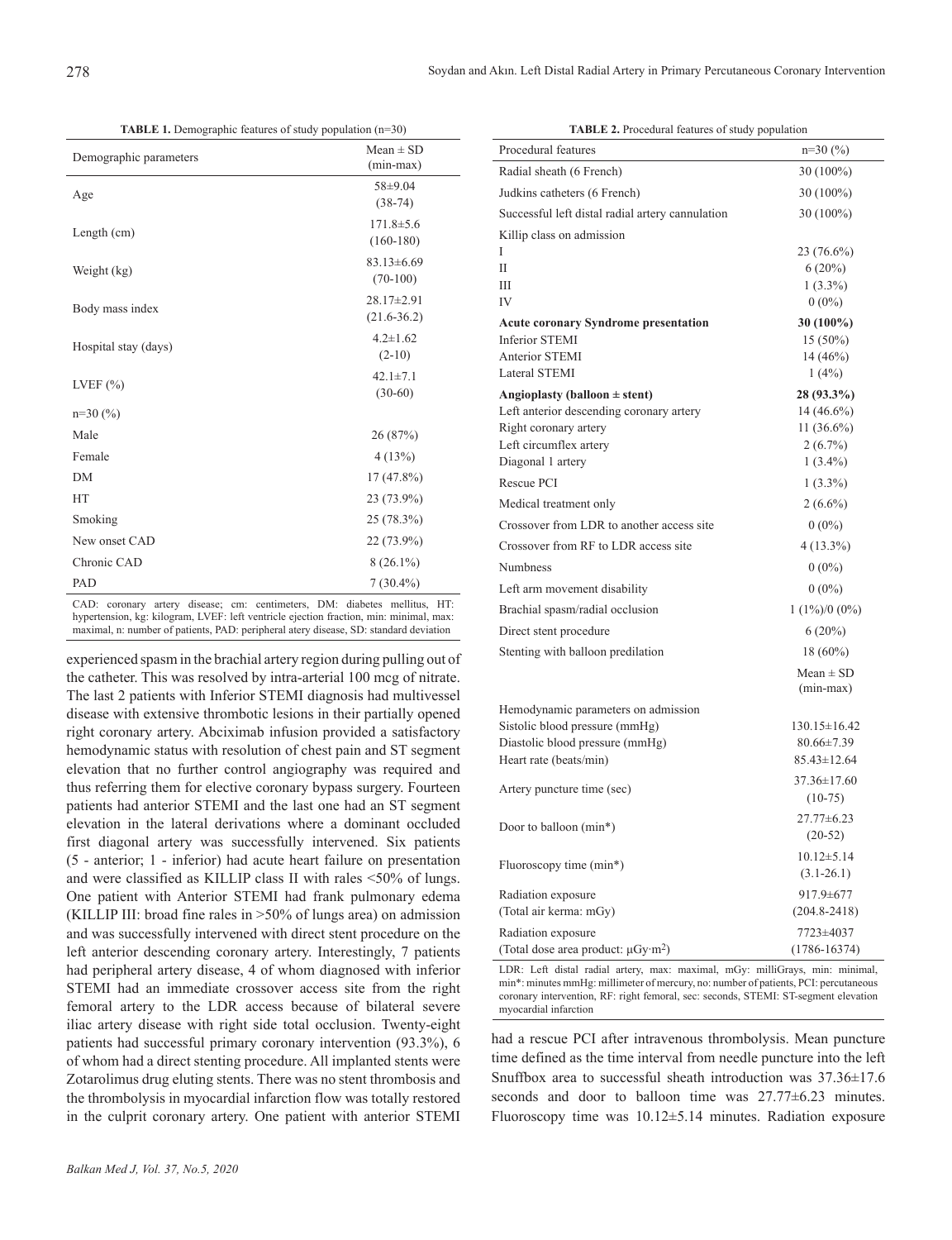expressed by total air kerma and total dose area product was recorded as 917.9±677 mGy and 7723±4037 μGy∙m2 respectively. Study population had a mildly reduced left ventricle ejection fraction  $(42.1\% \pm 7.1\%)$  and no mechanical complication or severe valve dysfunction occurred. All patients took loading doses of 600 mg of Clopidogrel and 300 mg of Aspirin with concomitant weight adjusted heparin. Hospitalization went uneventfully without any vessel related complications such as forearm radial artery occlusion hematoma or access site bleeding. Left radial artery pulse was found in a bounding strength (grade 4) at the forearm and at the fossa radialis both after complete hemostasis and on discharge day. No neurologic deficit of the hand was noticed. Early mobilization of patients was a great valuable sign for their comfort and treatment compliance with a mean hospital stay of 4.2 days.

# **DISCUSSION**

The LDR artery recently has become famous by showing its feasibility as an alternative access site in coronary angiography. Because of its radial-aortic course resembling that of the femoralaortic one, the LDR artery has been shown compatible for coronary catheterization. Moreover, the LDR artery lies in a compact triangular area that its superficial course makes the puncture easier than a forearm main radial artery. This hypothesis stimulated us to intervene with this access site and a short puncture time (mean 37.36±17.6 seconds) encouraged us to continue with primary coronary intervention. Importantly, the valuable publication of Babunashvili and Dundua has to be underscored. They were the first to use this technique in the early 90's with a first publication in 2011 (8). They accurately defined two parts of the LDR artery that was divided by the tendon of the extensor pollicis longus muscle: the base (formed by distal radius, scaphoid, trapezium, and the base of the first metacarpal bone) and the dorsum of the hand respectively (9). Although stated that puncture into the dorsum of the hand is easier, we were more familiar with the base AS area after having a two-year experience with totally 500 elective coronary angiography and intervention cases. Getting practice and experience in elective patients encouraged us to use it in primary PCI. It has to be highlighted the fact that unstable patients with acute heart failure presentation (KILLIP II and III) had a good outcome because of fast puncture access site and no challenge in catheter engagement into the coronary ostia with proper balloon and or stent procedure. Although not objective, visual analog scale was low and the only disturbing point was the insertion of the radial sheath pressing the surrounding vascular and neural tissue. No discomfort was felt by the patients after that. We did not encounter any friction or spasm sign during advancement of catheters because the lumen of the catheters was continuously flushed and surfaces wiped with wet gauze before insertion into the sheath. This was done in order to reduce the friction with upstream artery endothelium and so preventing spasm. All these maneuvers for preventing spasm have accounted for shorter door to balloon times (27.77±6.23 minutes) and implying the applicability of this new technique for successful primary PCI. Although the study population was small, there was no marked vessel tortuosity leading to crossover to another access site but instead, we had 4

patients with non-accessible femoral arteries due to iliac artery occlusions in whom primary PCI was performed by the LDR route. The easy puncture into the AS area and successful contemplation of intervention during this stressful period should emphasize the ready use of this site in terms of severe peripheral artery disease. Our 4 patients' iliac artery occlusions were successfully treated percutaneously with stent implantation during the hospital stay. Mean fluoroscopy time was little higher in contrast with the RIVAL sub study analysis (10.12 vs 9.3 minutes). However, air kerma radiation exposure was found lower (917.9 versus 1272 mGy) than that of the RIVAL radiation sub study analysis (10). It should be specified that 4 patients with peripheral artery disease crossover to the LDR artery access site and 4 others with prior coronary bypass surgery could have accounted for increased fluoroscopy time. Easy hemostasis without any access site bleeding and or occlusion poses this access site a good alternative for safe management of STEMI patients. Being a distal branch of the main radial artery and multiple collaterals between the superficial and the deep palmar arch makes this site safe against digital ischemia. No radial occlusion supported these protective anatomic features implying that the main radial artery could still be a good alternative for coronary bypass graft and an appropriate access site for opening of arterio-venous fistula occlusion.

The most important limitation of this study is its small population size and its retrospective feature. Instead, acute management of STEMI patients by this new technique is not thoroughly evaluated elsewhere except for one retrospective study newly published supporting our findings and the number of patients studied is thought to be sufficient to make a demonstration of the feasibility and applicability of this approach in consecutive patients in acute and stressful primary coronary intervention procedure (11). Although LDR artery has a small diameter, puncture can be challenging. We noticed that being superficial and located in a compact triangular area puncture can be easier than the forearm main radial artery; the relevant feature that encouraged us to continue with the intervention. Fast hemostasis provided by manual compression was another protective feature in terms of access related vascular complications. Interestingly no patient complained of any ischemic complications. Although not confirmed by Doppler ultrasonography, patients pulse check were normal after the intervention. Comfortability of both patient and operator during the procedure made this technique confident in succeeding primary coronary intervention.

In conclusion, this representative study showed that the LDR artery is a safe alternative site in primary PCI. However, this new access site merits more evaluation in the future and randomized controlled trials in comparison with other (conventional radial and or femoral) access sites will accurately show its deserved place in the acute management of STEMI patients.

**Conflict of Interest:** No conflict of interest was declared by the authors.

**Financial Disclosure:** No financial disclosure was declared by the authors.

### **REFERENCES**

1. Jolly SS, Yusuf S, Cairns J, Niemelä K, Xavier D, Widimsky P, et al. Radial versus femoral access for coronary angiography and intervention in patients with acute